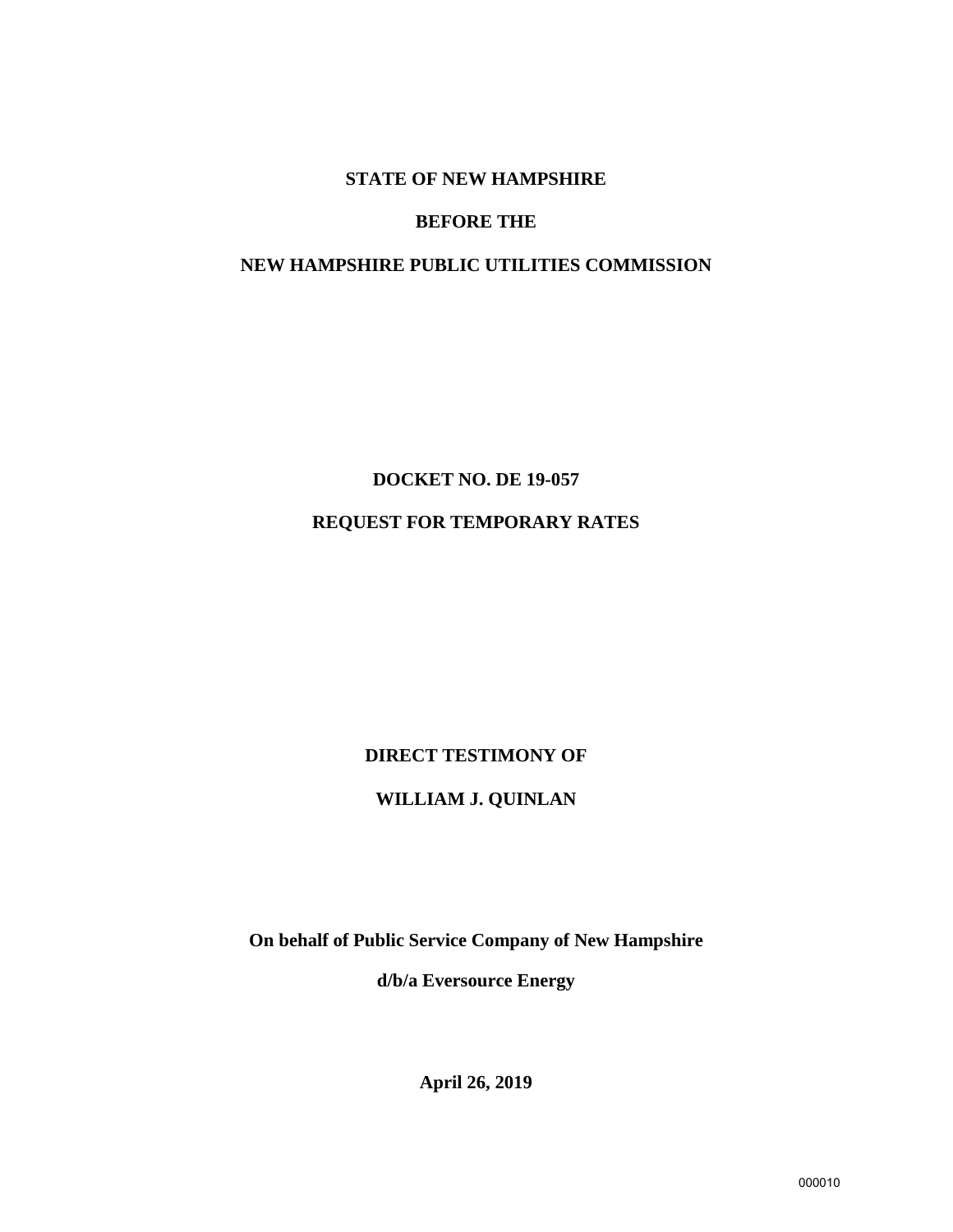## **TABLE OF CONTENTS**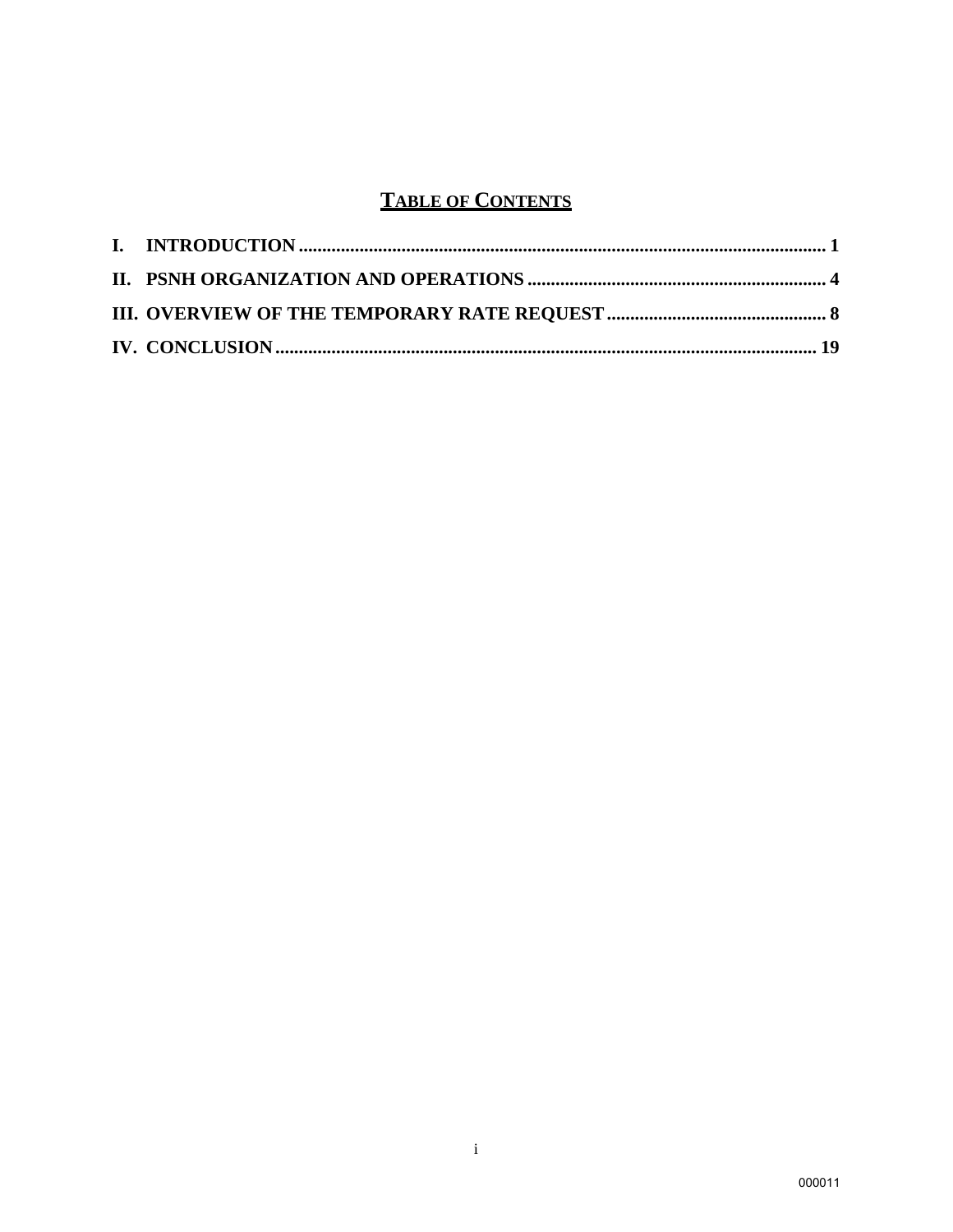Public Service Company of New Hampshire d/b/a Eversource Energy Docket No. DE 19-057 Testimony of William J. Quinlan April 26, 2019 Filing Page 1 of 19

#### **STATE OF NEW HAMPSHIRE**

#### **BEFORE THE NEW HAMPSHIRE PUBLIC UTILITIES COMMISSION**

#### **DIRECT TESTIMONY OF WILLIAM J. QUINLAN**

#### **PETITION OF PUBLIC SERVICE COMPANY OF NEW HAMPSHIRE d/b/a EVERSOURCE ENERGY REQUEST FOR TEMPORARY RATES**

**April 26, 2019** 

**Docket No. DE 19-057 \_\_\_\_\_\_\_\_\_\_\_\_\_\_\_\_\_\_\_\_\_\_\_\_\_\_\_\_\_\_\_\_\_\_\_\_\_\_\_\_\_\_\_\_\_\_\_\_\_\_\_\_\_\_\_\_\_\_\_\_\_** 

#### <span id="page-2-0"></span>1 **I. INTRODUCTION**

#### 2 **Q. Please state your name, position and business address.**

3 A. My name is William J. Quinlan. I am the President and Chief Operating Officer ("COO")

4 of Public Service Company of New Hampshire d/b/a Eversource Energy ("PSNH" or the

5 "Company"). My business address is 780 North Commercial Street, Manchester, New

6 Hampshire.

## 7 **Q. What are your principal responsibilities in this position?**

8 A. As the Company's President and COO, I am responsible for ensuring that PSNH provides

- 9 safe and reliable electric service to over half a million customers in 211 cities and towns
- 10 throughout New Hampshire, as well as overseeing the Company's construction, operation
- 11 and maintenance of its electric distribution infrastructure in the state.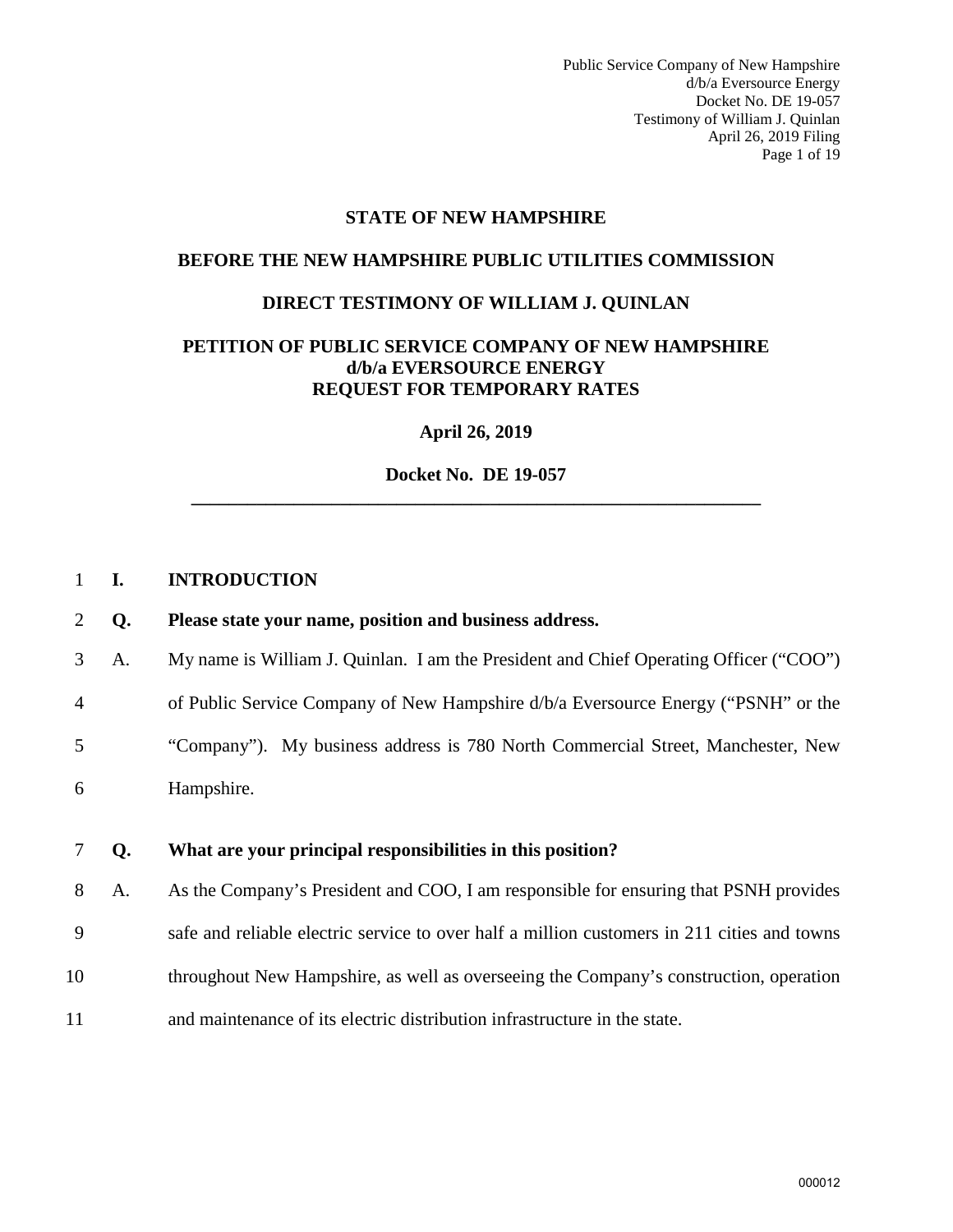| $\mathbf{1}$   | Q. | Please summarize your professional and educational background.                                |
|----------------|----|-----------------------------------------------------------------------------------------------|
| $\overline{2}$ | A. | I have extensive operations, legal, regulatory, technology, and business experience, first    |
| 3              |    | joining Northeast Utilities ("NU"), now Eversource Energy, in 1984 as an assistant            |
| $\overline{4}$ |    | engineer in NU's nuclear program. Before joining NU, I was employed by the General            |
| 5              |    | Electric Company at its Knolls Atomic Power Laboratory in upstate New York. In 1993,          |
| 6              |    | I joined NU's Legal Department as an attorney and later became Deputy General Counsel.        |
| $\overline{7}$ |    | From 2003 to 2007, I served as President and COO of NU Enterprises, Inc., the holding         |
| 8              |    | company for NU's competitive businesses.                                                      |
| 9              |    | I subsequently served as Vice President - Field Maintenance for NU's Connecticut              |
| 10             |    | operating companies, including The Connecticut Light and Power Company ("CL&P")               |
| 11             |    | and Yankee Gas Services Company, overseeing the operations, maintenance,                      |
| 12             |    | transportation, supply chain, and facilities functions for those companies. I later served as |
| 13             |    | CL&P's Vice President – Customer Solutions, overseeing key customer technology                |
| 14             |    | functions, including metering, Smart Grid, sales and marketing, and energy efficiency         |
| 15             |    | In addition, I was responsible for the account executives, economic<br>programs.              |
| 16             |    | development and community-relations functions.                                                |
|                |    |                                                                                               |

17 Immediately prior to my current position, I was the Senior Vice President – Emergency 18 Preparedness for CL&P and Yankee Gas, where I was responsible for emergency planning 19 and response, including storms, as well as for establishing industry protocols to partner 20 effectively with federal, state, and municipal officials during any type of emergency. In 21 that position, I also led CL&P's infrastructure hardening, electric vehicle and distributed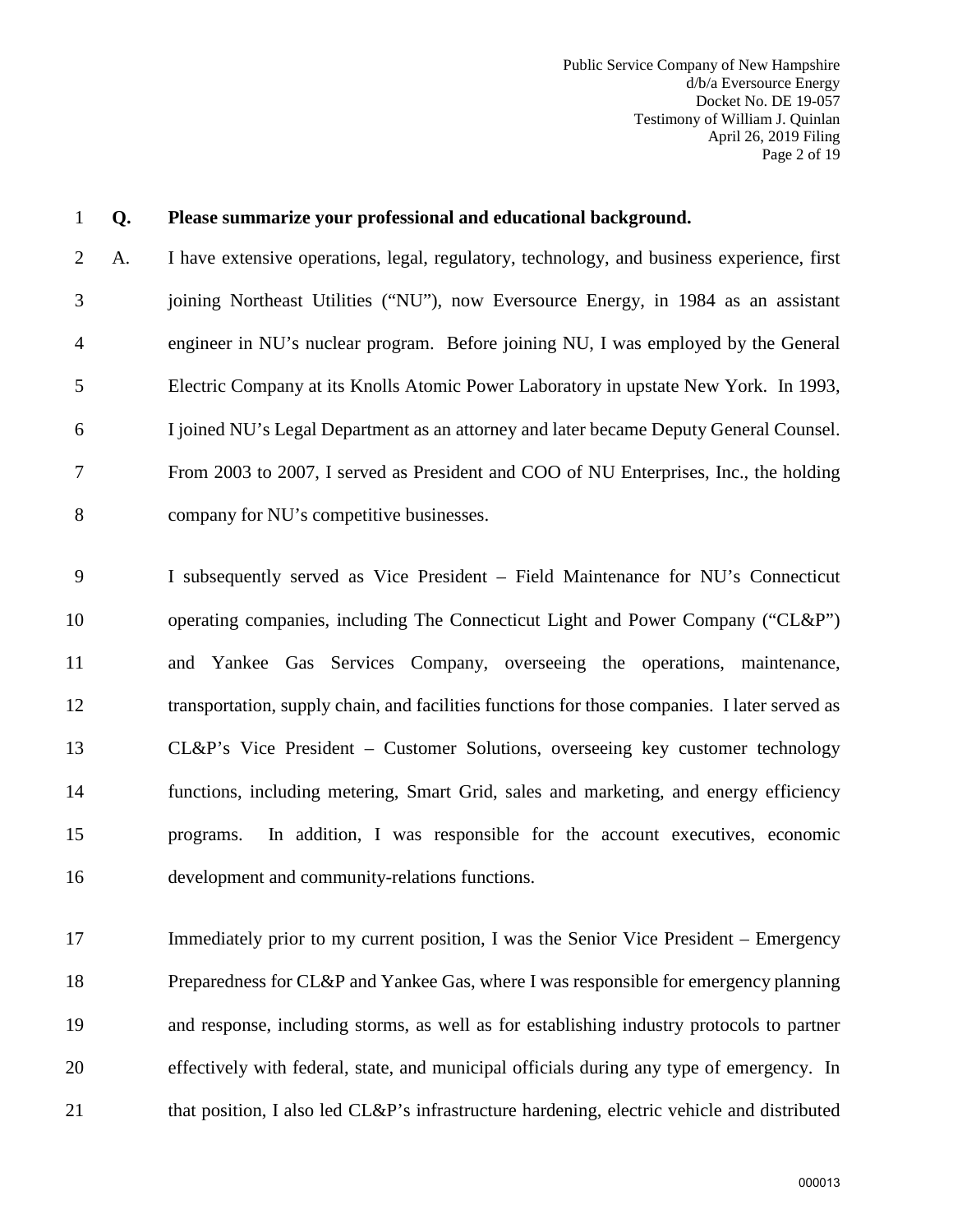| $\mathbf{1}$   |    | generation programs. I have served in my current role as the Company's President and                                   |
|----------------|----|------------------------------------------------------------------------------------------------------------------------|
| $\overline{2}$ |    | COO since September 2013.                                                                                              |
| 3              |    | I graduated from Villanova University in 1982 with a Bachelor of Science in Mechanical                                 |
| 4              |    | Engineering. I received a Master of Business Administration from the University of New                                 |
| 5              |    | Haven in 1989 and a Juris Doctorate from the University of Connecticut School of Law in                                |
| 6              |    | 1992.                                                                                                                  |
| 7<br>8         | Q. | Have you testified previously before the New Hampshire Public Utilities Commission<br>or other New Hampshire agencies? |
| 9              | A. | Yes. I have testified on behalf of PSNH in regulatory proceedings before the New                                       |
| 10             |    | Hampshire Public Utilities Commission ("Commission") as well as the New Hampshire                                      |
| 11             |    | Site Evaluation Committee.                                                                                             |
| 12             | Q. | What is the purpose of your testimony?                                                                                 |
| 13             | A. | The purpose of my testimony is to provide the Commission with an overview of PSNH's                                    |
| 14             |    | request for temporary distribution rates, which initiates the Company's first distribution                             |
| 15             |    | rate review since 2009. This request for temporary rates will be followed by a request for                             |
| 16             |    | permanent rates to be filed on or about May 28, 2019. My testimony provides a brief                                    |
| 17             |    | description of the Company's organization and operations and explains the principal                                    |
| 18             |    | reasons why PSNH is requesting a distribution rate change at this time. My testimony                                   |
| 19             |    | includes a summary of the Company's temporary rate request and how it relates to the                                   |
| 20             |    | upcoming application for permanent distribution rates.                                                                 |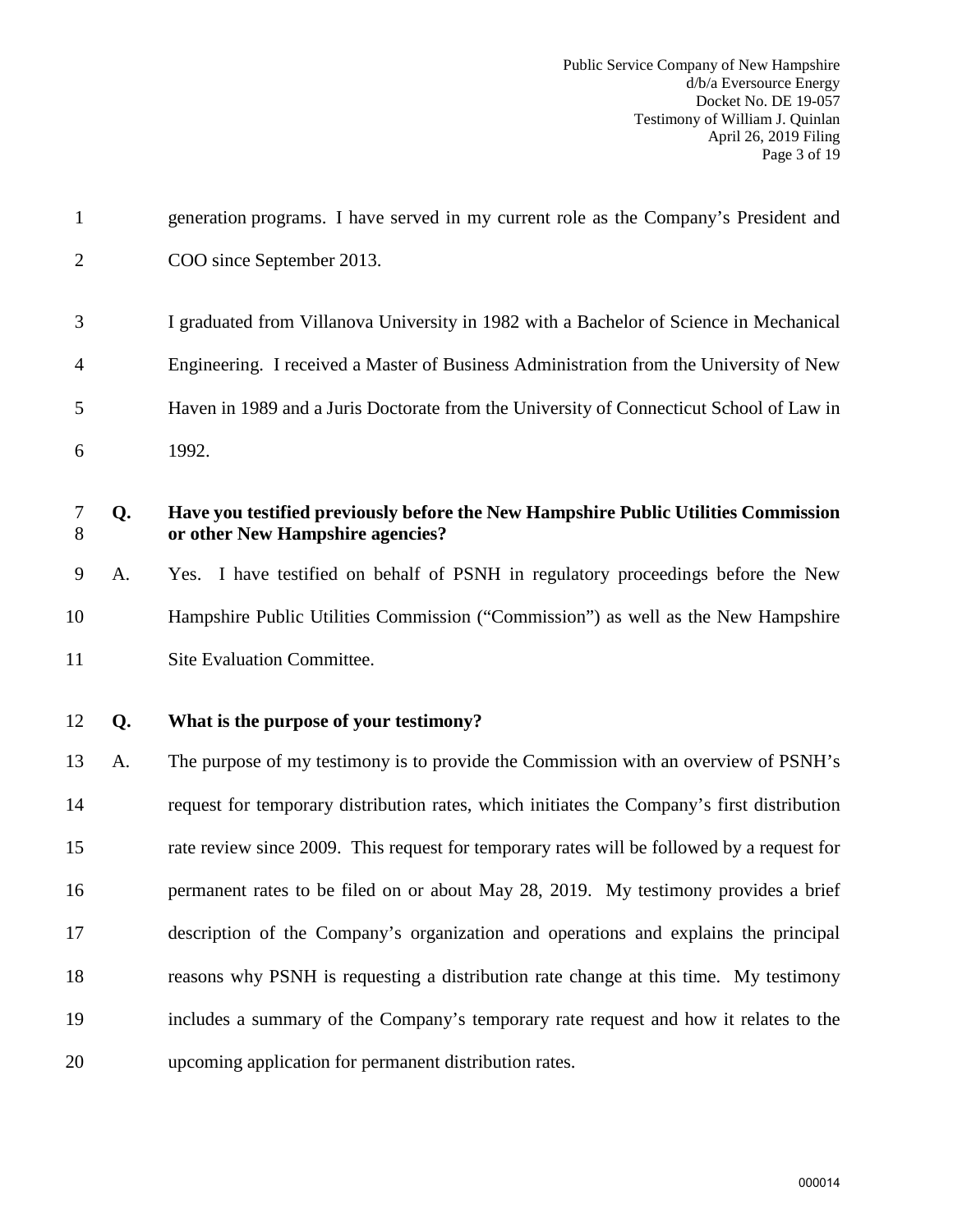| $\mathbf{1}$ | Q.  | How is your testimony organized?                                                         |
|--------------|-----|------------------------------------------------------------------------------------------|
| 2            | A.  | Following this introductory section, Section II of my testimony describes the Company's  |
| 3            |     | organization and operations. Section III explains the principal reasons why PSNH is      |
| 4            |     | requesting temporary rate relief and provides an overview of that request. Section IV    |
| 5            |     | provides some brief concluding remarks.                                                  |
| 6            | Q.  | Is the Company's rate request supported by other testimony?                              |
| 7            | A.  | Yes. In addition to my testimony, the Company's request for temporary rates is supported |
| 8            |     | by testimony from the following witnesses:                                               |
| 9            |     | Eric H. Chung, Director, Revenue Requirements and Regulatory Projects for                |
| 10           |     | Eversource Energy Service Company, and Troy M. Dixon, Director of Revenue                |
| 11           |     | Requirements for Eversource Energy Service Company, presenting joint testimony on        |
| 12           |     | the Company's proposed revenue requirement for temporary rates; and                      |
| 13           |     | Edward A. Davis, Director of Rates for Eversource Energy Service Company,                |
| 14           |     | presenting the proposed changes to distribution rates and corresponding tariff changes   |
| 15           |     | associated with the revenue requirement for temporary rates, as discussed in Mr. Chung   |
| 16           |     | and Mr. Dixon's joint testimony.                                                         |
| 17           | II. | PSNH ORGANIZATION AND OPERATIONS                                                         |
| 18           | Q.  | Please describe the Company and its operations.                                          |
| 19           | A.  | Eversource Energy's electric distribution business consists of CL&P in Connecticut,      |

<span id="page-5-0"></span>20 NSTAR Electric in Massachusetts, and PSNH in New Hampshire, all of which are engaged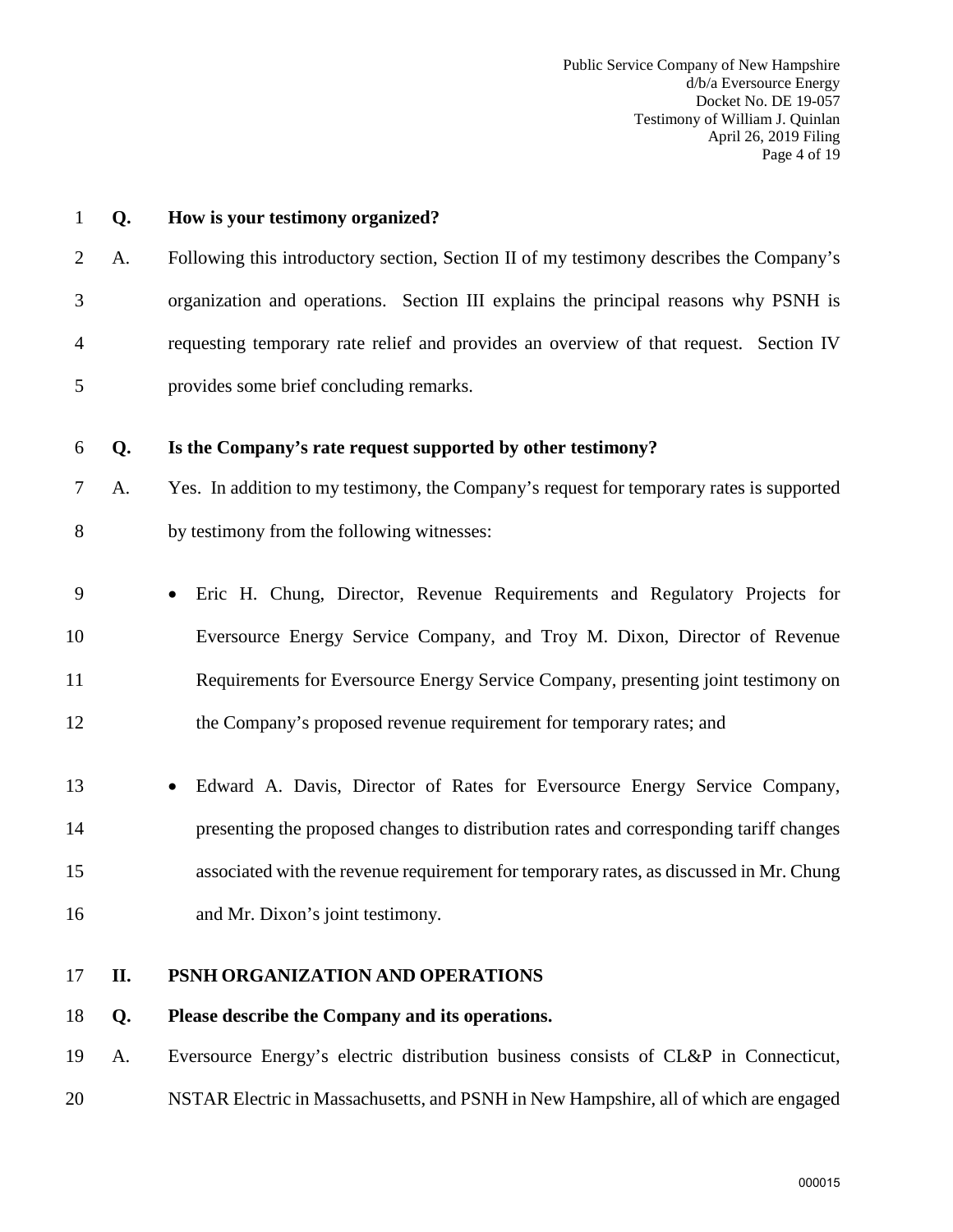| $\mathbf{1}$   |    | in the distribution of electricity to retail customers in their respective states. PSNH's                                                    |
|----------------|----|----------------------------------------------------------------------------------------------------------------------------------------------|
| $\overline{2}$ |    | distribution business consists primarily of the delivery and sale of electricity to its                                                      |
| 3              |    | residential, commercial, and industrial customers. As of December 31, 2018, PSNH                                                             |
| $\overline{4}$ |    | furnished retail franchise electric service to approximately 519,000 retail customers in 211                                                 |
| 5              |    | cities and towns in New Hampshire, covering an area of approximately 5,630 square miles.                                                     |
| 6              |    | As of December 31, 2018, Eversource Energy employed a total of 8,084 employees,                                                              |
| $\tau$         |    | including 918 that were employed by PSNH. Approximately 50 percent of Eversource                                                             |
| 8              |    | Energy's employees are members of the International Brotherhood of Electrical Workers,                                                       |
| 9              |    | the Utility Workers Union of America or The United Steelworkers covered by collective                                                        |
| 10             |    | bargaining agreements.                                                                                                                       |
|                |    |                                                                                                                                              |
| 11<br>12       | Q. | Would you please describe the significant organizational or operational changes that<br>have occurred since the Company's rate case in 2009? |
| 13             | A. | Yes. In the ten years since the Company's rate case in Docket No. DE 09-035 (the "2009"                                                      |
| 14             |    | Rate Case"), the Company has experienced two very significant changes that have fostered                                                     |
| 15             |    | operational efficiencies, improved service and created greater focus on distribution                                                         |
| 16             |    | operations, consistent with New Hampshire's energy policies. These changes include the                                                       |
| 17             |    | merger of NU and NSTAR in 2012, and the completion of the divestiture of the Company's                                                       |
| 18             |    | electric generating assets in 2018.                                                                                                          |
| 19             |    | The NU-NSTAR merger was consummated in April 2012. The merger created one of the                                                             |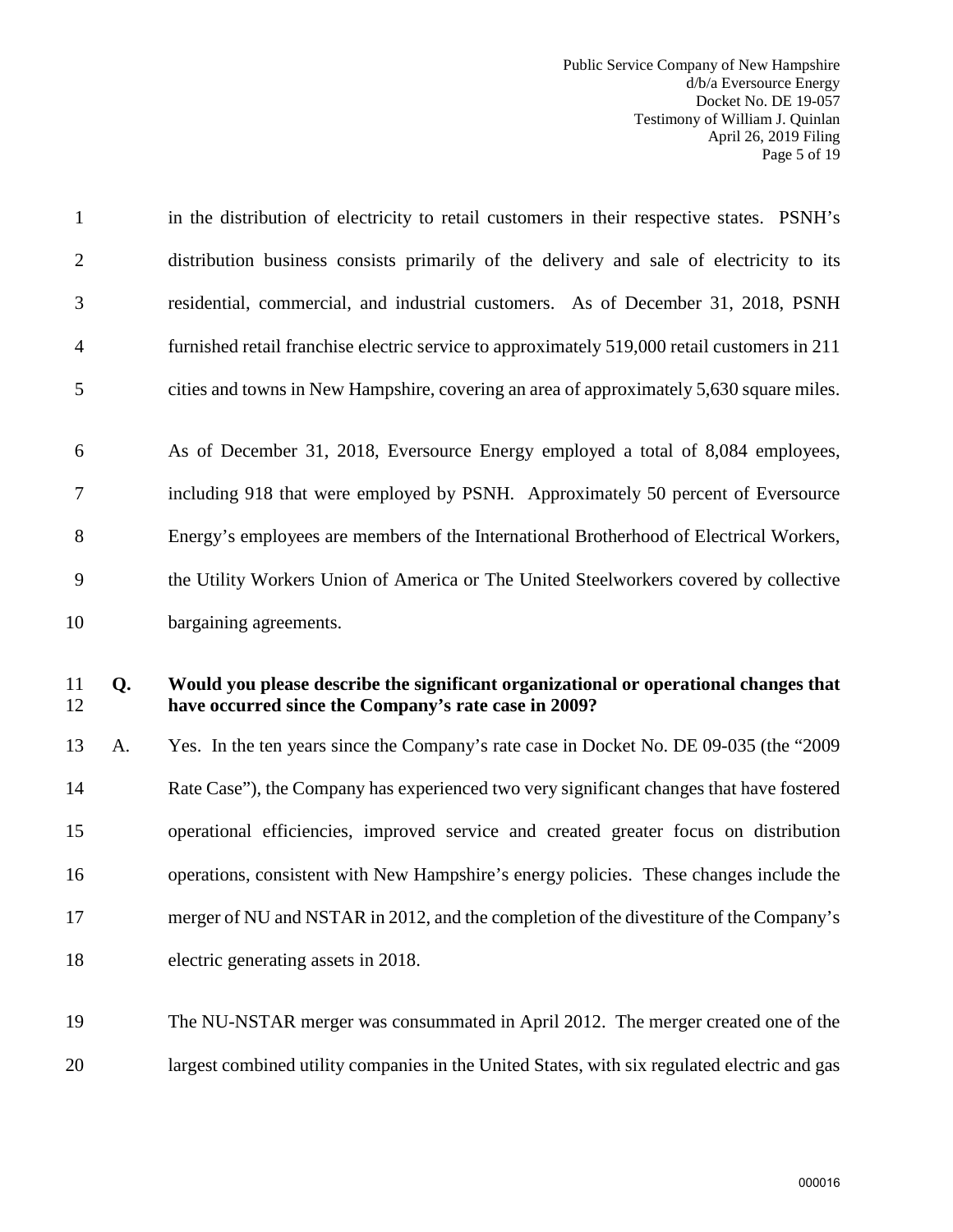Public Service Company of New Hampshire d/b/a Eversource Energy Docket No. DE 19-057 Testimony of William J. Quinlan April 26, 2019 Filing Page 6 of 19

subsidiaries in three states now operating as Eversource Energy.<sup>[1](#page-7-0)</sup> The merger created a 2 platform for the Eversource Energy operating subsidiaries to improve customer service in 3 their respective jurisdictions and to integrate and standardize best practices and processes 4 across operations to assure consistency of approach, optimal utilization of resources and 5 the delivery of superior customer-service. Since the merger, Eversource Energy has fully 6 integrated its corporate and administrative functions and centralized service functions such 7 as procurement, engineering, emergency response, and operations services.

8 In addition to allowing for operational efficiency and effectiveness in day-to-day 9 operations and restoration of power in major storm events, the operational changes that 10 were made by Eversource Energy reduced operating costs. Most of the cost savings that 11 were achieved in relation to the Company's operations and maintenance ("O&M") resulted 12 from the integration and consolidation of functions in the areas of shared services, such as 13 in relation to medical and dental insurance, corporate insurance and labor across a range of 14 shared-service categories. Although the Company has also experienced increases in costs 15 through the normal course of business, the merger-related savings were critical in helping 16 the Company maintain test year O&M at a level on par with the test year in 2008. These 17 savings were unique, one-time adjustments of cost that would not have been possible 18 without the merger and that are discernibly lowering the cost of service in this case. 19 Without these savings, the Company's test year cost of service would be higher, requiring

 $\overline{a}$ 

<span id="page-7-0"></span><sup>1</sup> Also, on December 4, 2017, Eversource acquired Eversource Aquarion Holdings, Inc. and its subsidiaries (formerly known as Macquarie Utilities Inc).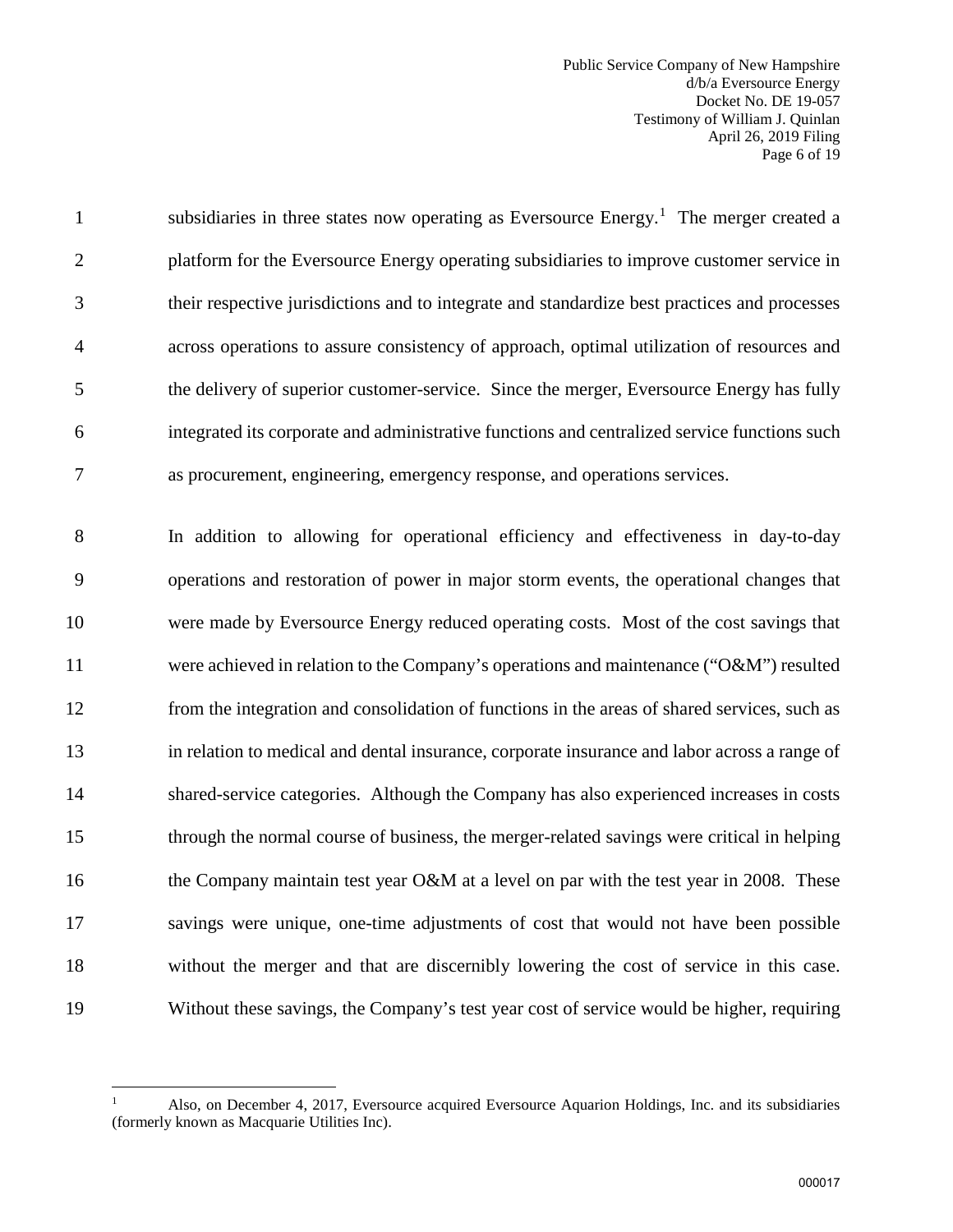1 a greater increase in rates.

2 The other significant change that has occurred since the Company's 2009 Rate Case is the 3 divestiture of its generation resources. As of August 26, 2018, PSNH has divested all of 4 its electricity generating assets, thereby fully transitioning New Hampshire to a competitive 5 deregulated electricity market and focusing the Company's efforts on exemplary 6 distribution operations and continuing to enable cleaner renewable energy resources to 7 integrate into the distribution system. The completion of the divestiture represents the final 8 milestone in the deregulation of the electric utility industry in New Hampshire and the 9 Company's full transition to a model whereby customers' energy needs are met with 10 generation produced by the regional energy market in a competitive environment. The 11 timing of this recent transition aligns well with a comprehensive distribution rate review 12 by the Commission and is consistent with the commitments made by the Company in the 13 2015 PSNH Restructuring and Rate Stabilization Agreement approved by the Commission 14 in [2](#page-8-0)016<sup>2</sup> and in the Company's 2018 petition to continue its Reliability Enhancement 15 Program ("REP") for  $2019<sup>3</sup>$  $2019<sup>3</sup>$  $2019<sup>3</sup>$ 

<span id="page-8-0"></span> $\frac{1}{2}$  Order No. 25,920 (July 1, 2016) (approving settlement agreement which provided the Company's next general distribution rate case may not have rates that take effect prior to July 1, 2017).

<span id="page-8-1"></span><sup>3</sup> November 16, 2018 Technical Statement of Robert Allen, Joseph Purington and Christopher Goulding, Bates Page 10, in Docket No. DE 18-177 (requesting to extend the REP until the effective date of new rates in a rate review filing to be made in 2019).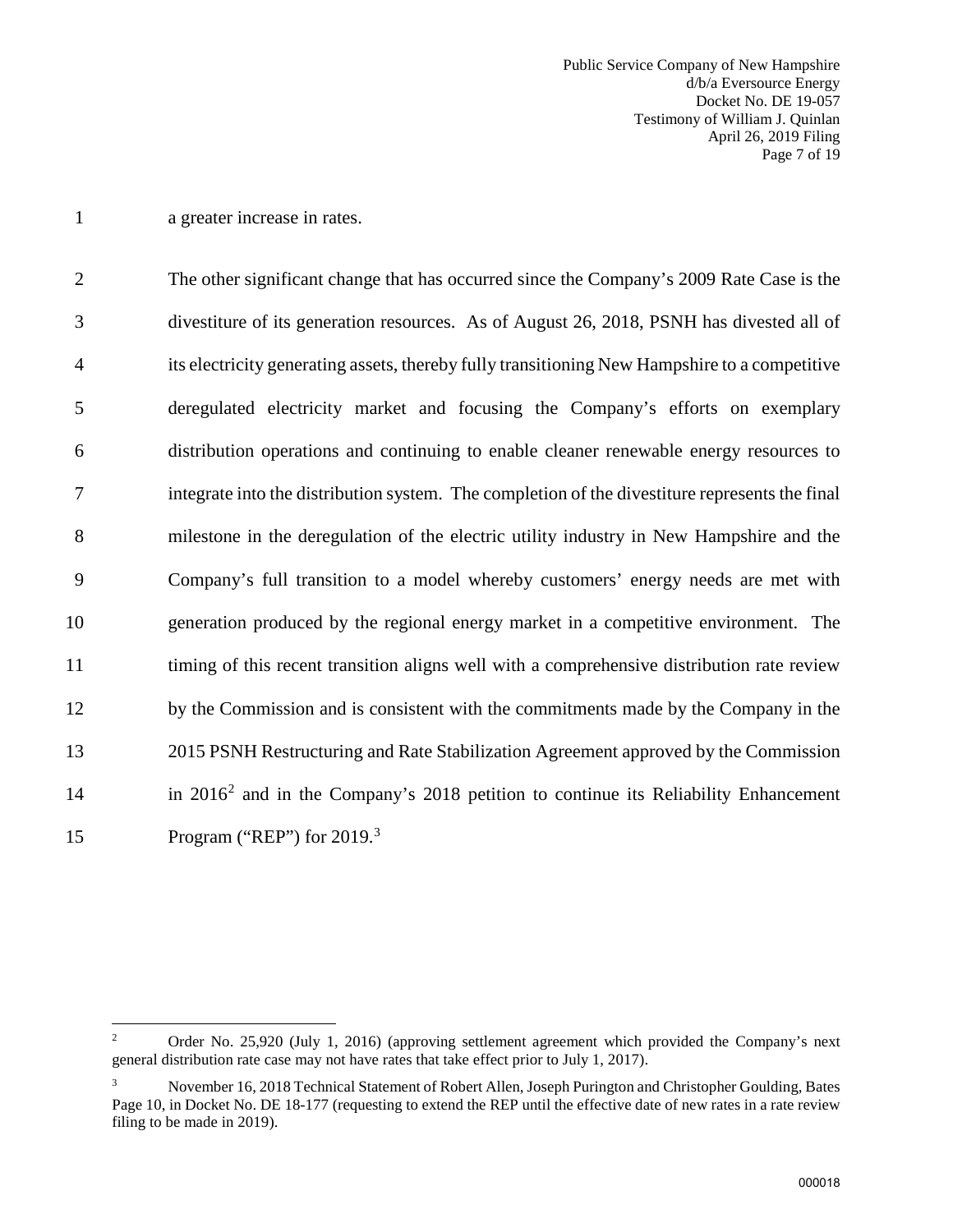<span id="page-9-0"></span>

| 1              | Ш. | <b>OVERVIEW OF THE TEMPORARY RATE REQUEST</b>                                                  |
|----------------|----|------------------------------------------------------------------------------------------------|
| 2              | Q. | Please summarize the Company's request for temporary rate relief.                              |
| 3              | A. | In this filing, the Company is requesting a temporary increase in distribution rates to        |
| $\overline{4}$ |    | alleviate a distribution revenue deficiency calculated to be approximately \$33 million, with  |
| 5              |    | an effective date of July 1, 2019.                                                             |
|                |    |                                                                                                |
| 6              |    | As shown in Figure 1 below, PNSH's request for temporary rate relief is driven by three        |
| $\overline{7}$ |    | primary factors: (1) the revenue deficiency created by the difference between the capital      |
| 8              |    | investments made since the Company's last rate case and the current level of distribution      |
| 9              |    | revenues allowed by the Commission; (2) the need to adjust rates to reclassify certain         |
| 10             |    | vegetation management costs pursuant to the Commission's directives; and (3) the need to       |
| 11             |    | recover significant deferred storm costs. This request for temporary rate relief is also an    |
| 12             |    | opportunity to credit customers with the benefit of the tax savings accrued as a result of the |
| 13             |    | income tax changes under the 2017 Tax Cuts and Jobs Act ("TCJA").                              |
|                |    |                                                                                                |

14 **Figure 1. Primary Drivers of the Request for Temporary Rate Relief**

| <b>Driver</b>                                 | <b>Amount</b>    |
|-----------------------------------------------|------------------|
| Per-book Distribution Revenue Deficiency      | \$12 million     |
| <b>Request for Temporary Rate Relief:</b>     |                  |
| <b>Vegetation Management Reclassification</b> | $+$ \$18 million |
| <b>Storm Balance Amortization</b>             | $+$ \$15 million |
| TCJA Customer Credit for 2018 Savings         | -\$12 million    |
| <b>Total Net Deficiency</b>                   | \$33 million     |

15 The proposed revenue requirement for temporary rates is based on a test year ended 16 December 31, 2018 and includes normalizing adjustments to the cost of service, which are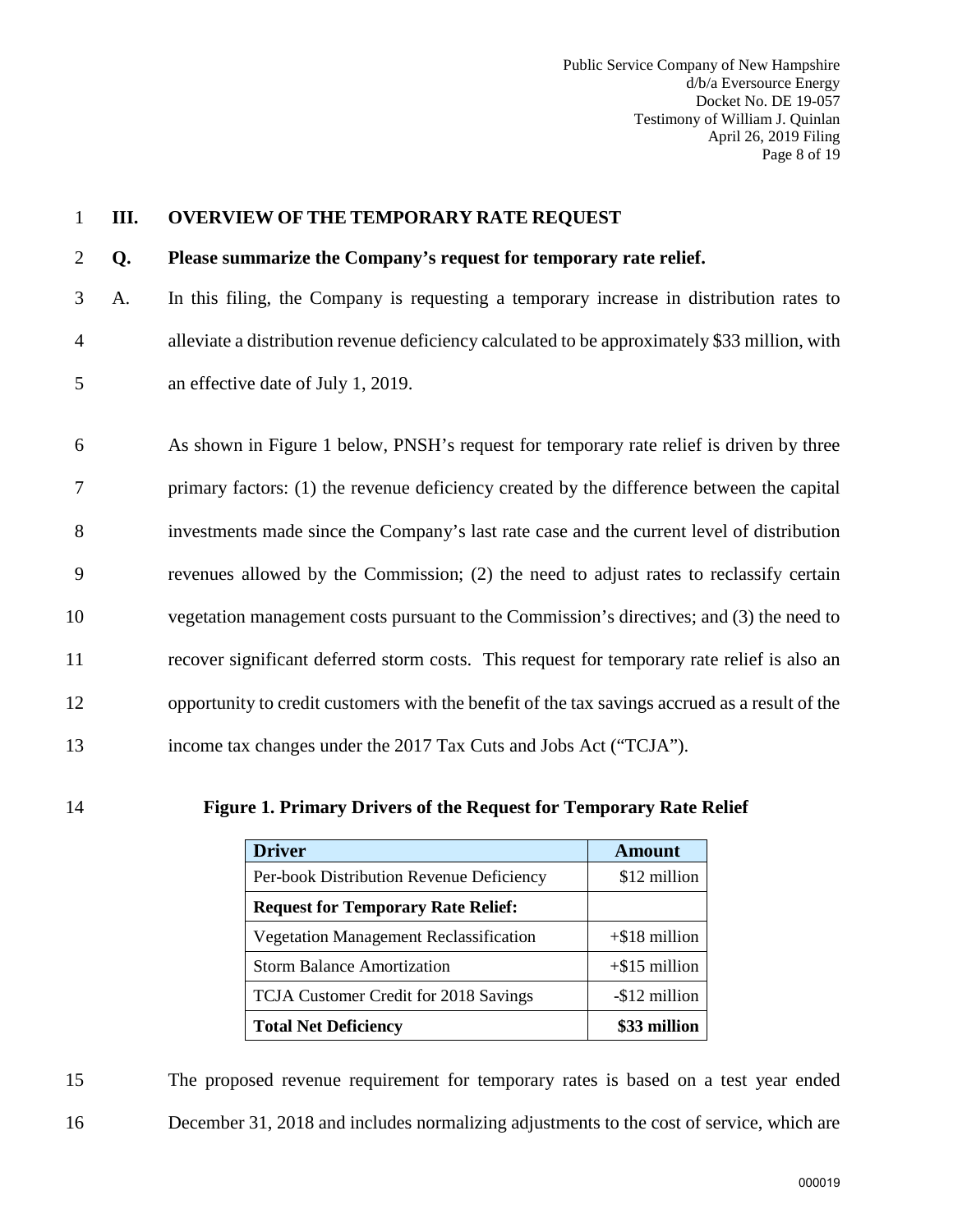1 described in Mr. Chung and Mr. Dixon's joint testimony. In the aggregate, these 2 adjustments do not materially change the Company's overall requested revenue deficiency 3 of \$33 million.

4 In summary, the Company's current distribution rates are insufficient to recover the cost 5 of providing safe and reliable service to customers, including a fair return on the assets 6 devoted to utility service. Accordingly, the Company now finds it necessary to petition the 7 Commission for review and determination of a temporary increase in base distribution 8 revenues to support utility operations.

#### 9 **Q. What are the principal reasons for the Company's request for temporary rate relief?**

10 A. As noted above, one primary driver of the need for temporary rates is recovery of capital 11 investment costs. Distribution rates were last reviewed and set in the 2009 Rate Case based 12 on a 2008 test year, subject to adjustments allowed in that case for step increases. Since 13 that time, the Company has made significant capital investments to construct, replace, and 14 repair the distribution infrastructure needed to provide New Hampshire customers with 15 safe and reliable electric service, increasing the amount of plant in service substantially, as 16 demonstrated in Figure 2, below.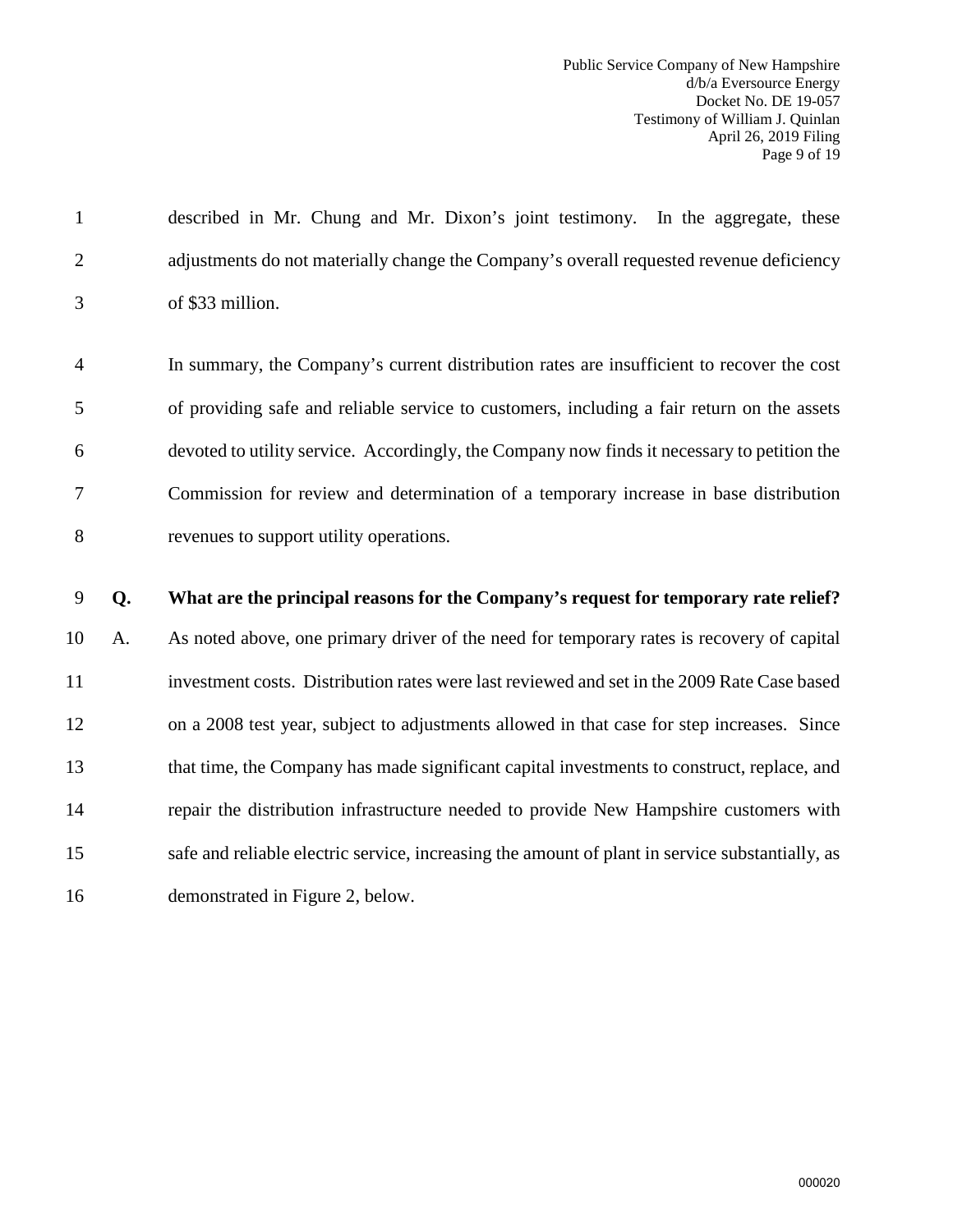Public Service Company of New Hampshire d/b/a Eversource Energy Docket No. DE 19-057 Testimony of William J. Quinlan April 26, 2019 Filing Page 10 of 19



#### **Figure 2. Distribution Plant in Service[4](#page-11-0)** 1

2 In addition to sizeable, ongoing capital investments, the Company is incurring substantial 3 costs for vegetation management work targets designed to continue to improve the 4 reliability and resiliency of the distribution system. Lastly, the Company needs to 5 commence recovery of costs incurred to restore power to customers that are primarily 6 associated with extraordinary weather events in 2017 and 2018. As a result, the Company 7 is experiencing a significant and unsustainable shortfall between operating revenues 8 generated by current rates and operating costs, thus making it necessary to submit this 9 application for temporary rate relief. The temporary rates are necessary because the

<span id="page-11-0"></span> $\overline{a}$ 4 In Docket No. DE 09-035, the Commission permitted the Company to reflect changes in plant during the first quarter of 2010. *See* Order No. 25,123 (June 28, 2010) at 30-31. In addition, the Commission approved a methodology to recover 80 percent of the costs of plant added between April 2010 and March 2013 through step increases.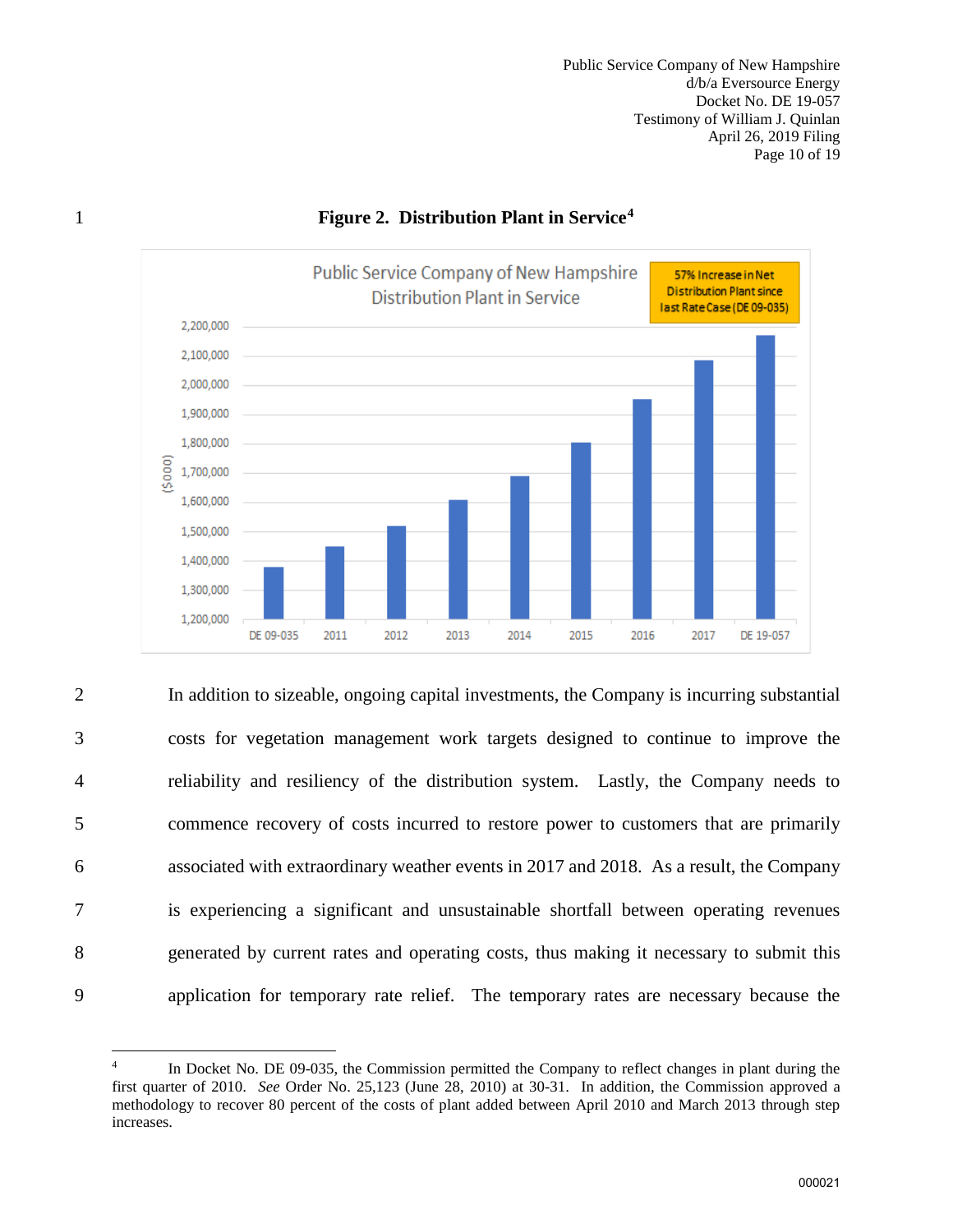| $\mathbf{1}$   |    | Company's current electric distribution base rates are not sufficient to allow PSNH a                                 |
|----------------|----|-----------------------------------------------------------------------------------------------------------------------|
| $\overline{2}$ |    | reasonable opportunity to recover the costs it has incurred to provide safe, reliable and cost-                       |
| 3              |    | effective service to its customers.                                                                                   |
| $\overline{4}$ |    | This application will be followed by a request for a permanent rate increase during the                               |
| 5              |    | pendency of the temporary rate request. The Company expects to file its application for                               |
| 6              |    | approval of a permanent rate change on or about May 28, 2019.                                                         |
| 7<br>8         | Q. | Has the Company taken steps to control operations and maintenance expense to offset<br>the need for a base-rate case? |
| 9              | A. | Yes. The Company has worked hard to control O&M expense, allowing O&M costs to                                        |
| 10             |    | remain relatively flat over the past several years. This cost containment is a result of the                          |
| 11             |    | achievement of cost savings through merger synergies, the Company's disciplined                                       |
| 12             |    | management of costs and implementation of continuous efficiency improvements relating                                 |
| 13             |    | to the way in which the Company operates its business. In fact, as shown in Figure 3                                  |
| 14             |    | below, the level of O&M experienced in the test year ending December 31, 2018 is \$32                                 |
| 15             |    | million less than in 2010, adjusted for inflation.                                                                    |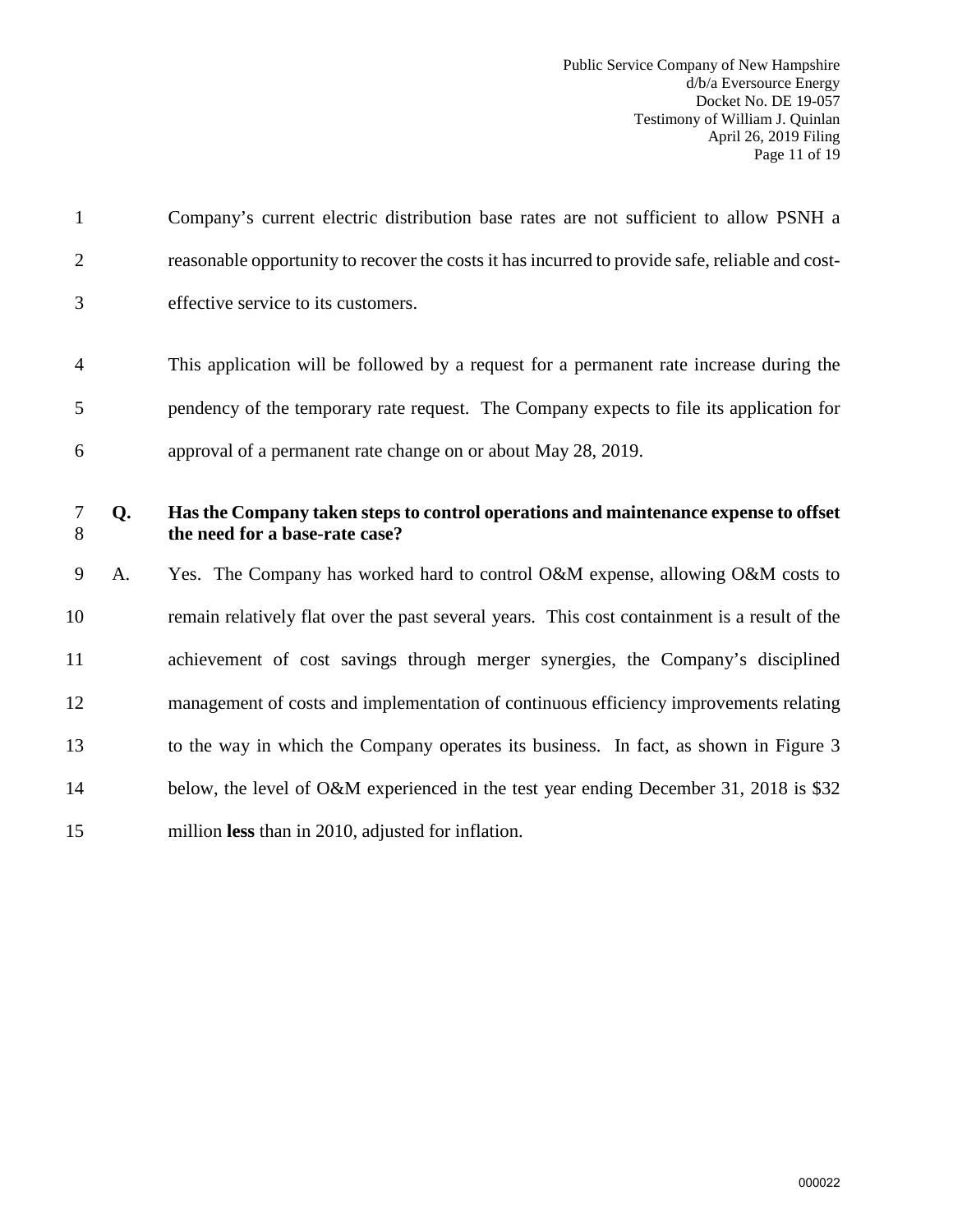Public Service Company of New Hampshire d/b/a Eversource Energy Docket No. DE 19-057 Testimony of William J. Quinlan April 26, 2019 Filing Page 12 of 19

## **Figure 3. Total O&M Expense[5](#page-13-0)** 1



#### 2 **Q. Has the Company maintained the reliability of the electric distribution system while**  3 **controlling O&M costs?**

4 A. Yes. For over a decade, the Company has made targeted investments, including through

- 5 its REP, to deliver tangible benefits in reduced frequency and duration of outages to the
- 6 Company's customers.

<span id="page-13-0"></span> $\frac{1}{5}$  The 2018 amount of \$149,976,022 charted in Figure 3 here can be found in Attachment EHC/TMD-2, Schedule EHC/TMD-5, page 1 of 6, line 29, Column (B).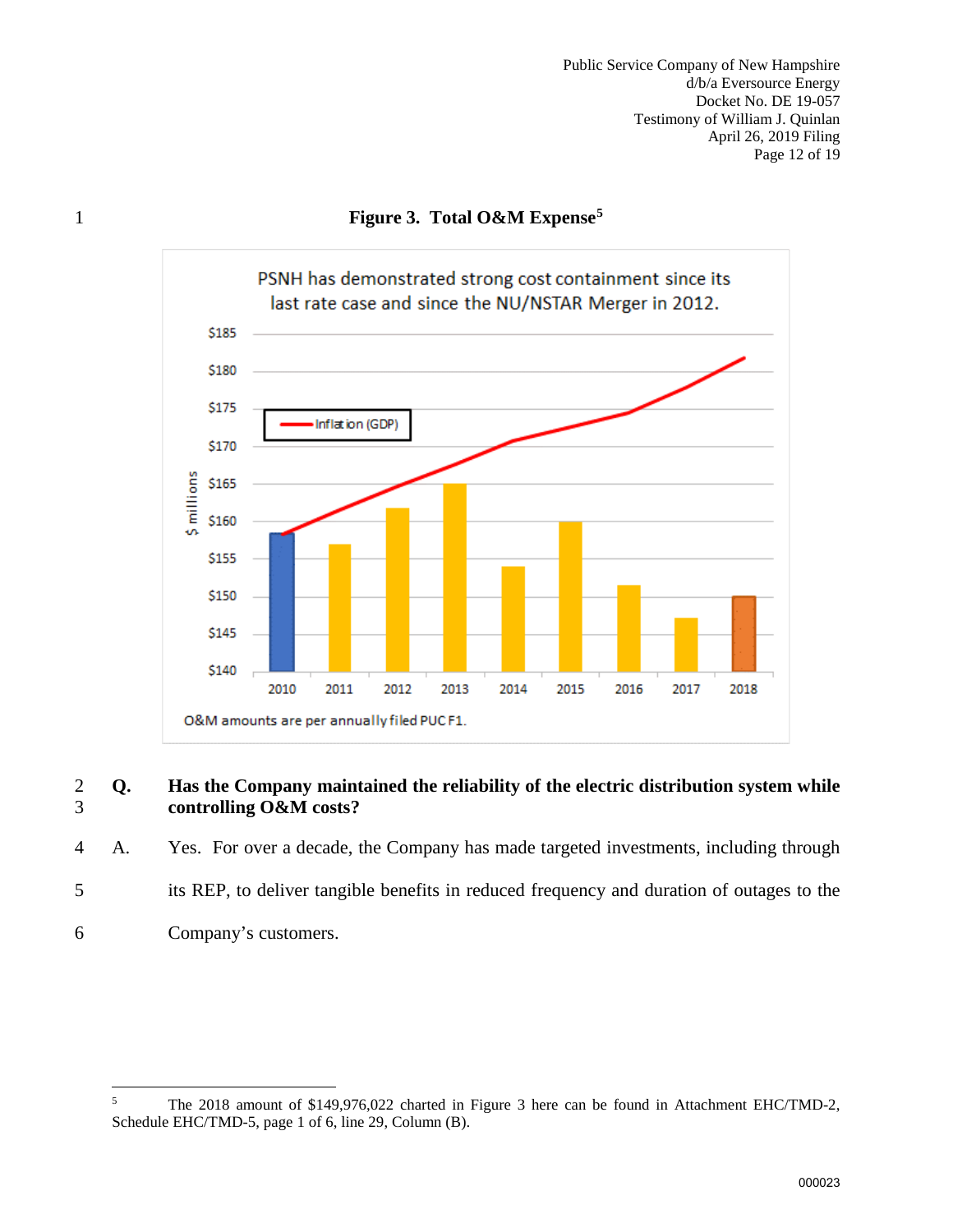Public Service Company of New Hampshire d/b/a Eversource Energy Docket No. DE 19-057 Testimony of William J. Quinlan April 26, 2019 Filing Page 13 of 19

The Company and Commission evaluate reliability primarily based on SAIDI<sup>6</sup>. The  $\Omega$  Company also measures reliability performance based on other metrics, including SAIFI<sup>[7](#page-14-1)</sup>, CAIDI<sup>[8](#page-14-2)</sup>, and CIII<sup>[9](#page-14-3)</sup>. As shown in Figure 4 below, the Company's reliability results have 4 been steadily improving over time.

#### 5 **Figure 4. Reliability Metrics**



<span id="page-14-0"></span>6

 $\overline{a}$ 6 SAIDI, the System Average Interruption Duration Index, is the average interruption duration in minutes per customer served. It is determined by dividing the sum of all customer interruption durations during a year by the number of customers served. SAIDI = sum of customer interruption durations/total number of customers.

<span id="page-14-1"></span><sup>7</sup> SAIFI, the System Average Interruption Frequency Index, is the average number of times that a system customer is interrupted during a year. It is computed by dividing the total number of customers interrupted in a year by the average number of customers served during the year. A customer interruption is considered to be one interruption to one customer. SAIFI = sum of customer interruptions/total number of customers.

<span id="page-14-2"></span><sup>8</sup> CAIDI, the Customer Average Interruption Duration Index, is the average service restoration time or the average interruption duration for those customers interrupted during a year. It is determined by dividing the sum of all customer interruption durations by the total number of customers interrupted in a year. CAIDI = sum of customer interruption durations/total number of customer interruptions.

<span id="page-14-3"></span><sup>9</sup> CIII, the Customers Interrupted per Interruption Index, is the average number of customers without power per interruption. It is determined by dividing the number of customer interruptions in a year by the total number of interruptions.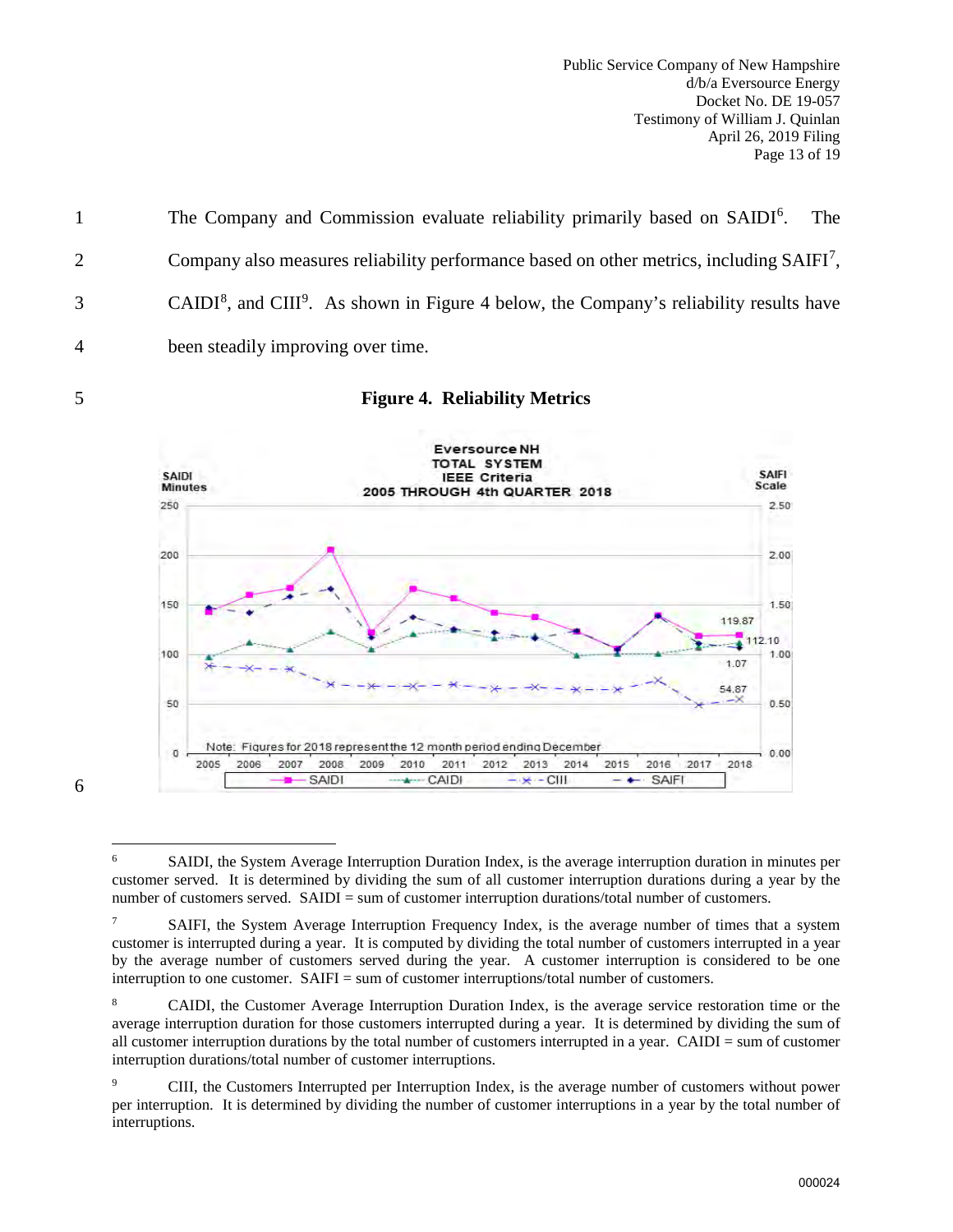Public Service Company of New Hampshire d/b/a Eversource Energy Docket No. DE 19-057 Testimony of William J. Quinlan April 26, 2019 Filing Page 14 of 19

1 Variations in performance shown in the figure above reflect the impact of weather activity 2 that affects system performance, but does not rise to the level of a major weather event, 3 particularly in 2016. However, the overall trend is improving. SAIDI, SAIFI, CAIDI, and 4 CIII have all been on a downward trend, so that the duration and frequency of outages 5 experienced by customers are decreasing over time.

6 These improvements are made possible by the capital investments made in the Company's 7 distribution system, as well as vegetation management work. Some of these investments 8 include pole top distribution automation, circuit ties, replacement of antiquated and 9 obsolete equipment, off road line relocation to roadside, and continued vegetation 10 management activity. The construction of circuit ties has provided an alternate source of 11 power for customers which, when coupled with pole top distribution automation devices, 12 has allowed for remote restoration of power to customers who would have previously had 13 to wait for repairs to be made before restoration of service. Replacement of antiquated 14 equipment in substations, such as replacing oil circuit breakers, electromechanical relays, 15 and rebuilding or eliminating some small distribution substations has resulted in significant 16 improvement to substation SAIDI. Replacement of distribution line equipment, such as 17 replacing small bare conductor with larger covered conductor, replacing poles found to be 18 decayed, and replacing obsolete brackets with crossarms has also contributed to improved 19 reliability.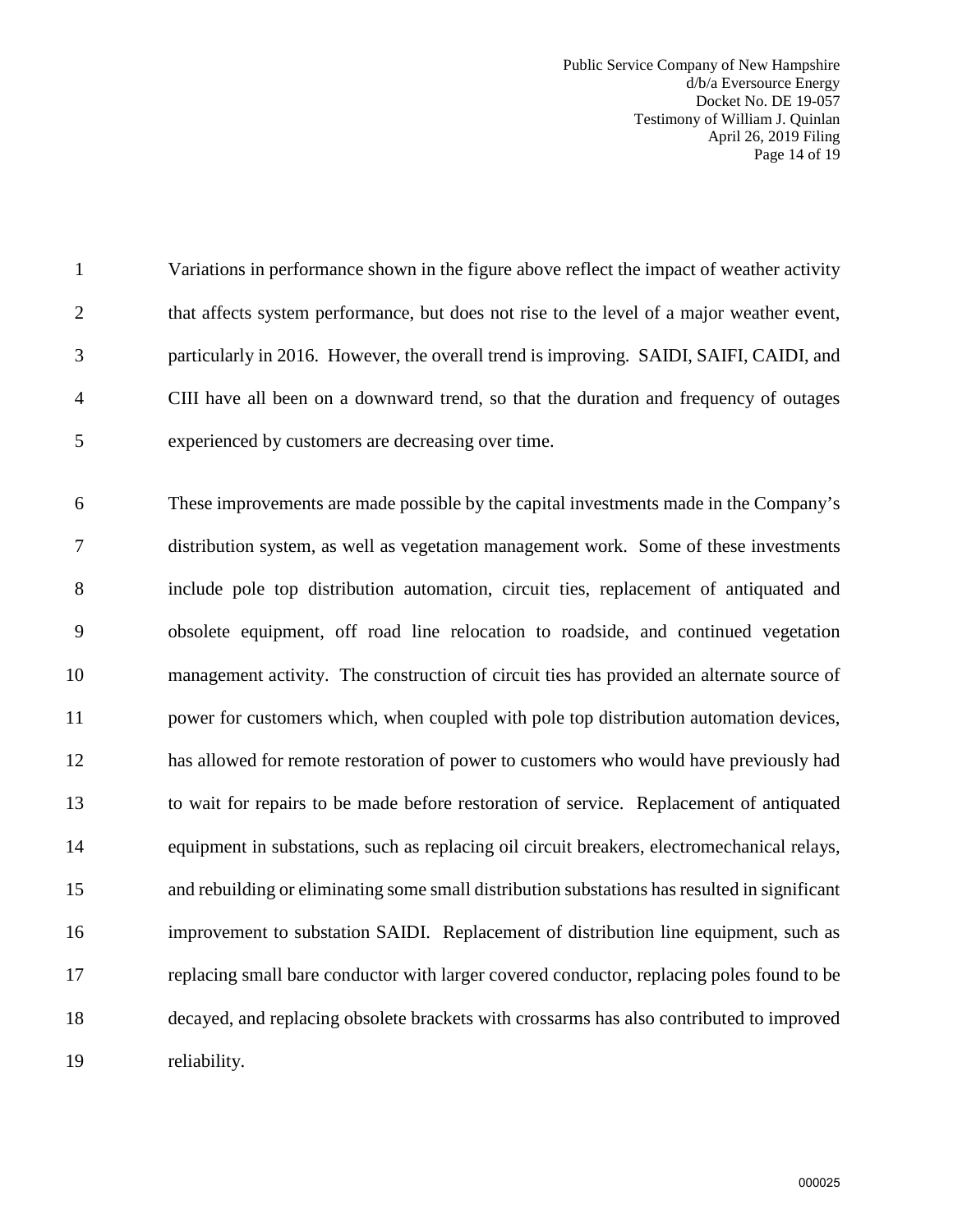#### 1 **Q. What are the significant drivers of the Company's request for temporary rate relief,**  2 **if it is not the level of O&M currently required to support utility operations?**

3 A. As noted above, the Company's request for temporary rate relief is largely a function of 4 the fact that the Company has made significant capital investments in the electric 5 distribution system since its 2009 Rate Case, which were not addressed by the annual step 6 increases allowed in that case, nor offset by revenue growth. In addition, the Company's 7 request for temporary rate relief is necessitated by two discrete cost items that are putting 8 pressure on the Company's financial situation: (1) vegetation management expense 9 incurred to maintain and improve the reliability and resiliency of the distribution system; 10 and (2) the recovery of restoration costs primarily associated with major weather events 11 occurring in 2017 and 2018. These two cost items are substantial in magnitude and are not 12 currently recovered through customer rates, and therefore are having a negative impact on 13 the Company's financial situation.

## 14 **Q. Please describe the impact of storm costs on the Company's request for temporary**  15 **rates.**

16 A. New England is heavily forested and experiences some of the nation's most severe storms 17 and the frequency and the intensity of these storms in 2017 and 2018 was significant. The 18 costs associated with pre-staging and restoration activities during that period far exceeded 19 the \$12 million annual funding level of the Company's Major Storm Cost Reserve 20 ("MSCR"). As a result, the MSCR was in a net deficit position of \$68.5 million as of the 21 test year ended December 31, 2018. To recover this shortfall, the Company is proposing 22 to commence recovery of the deficit, including carrying charges at the previously approved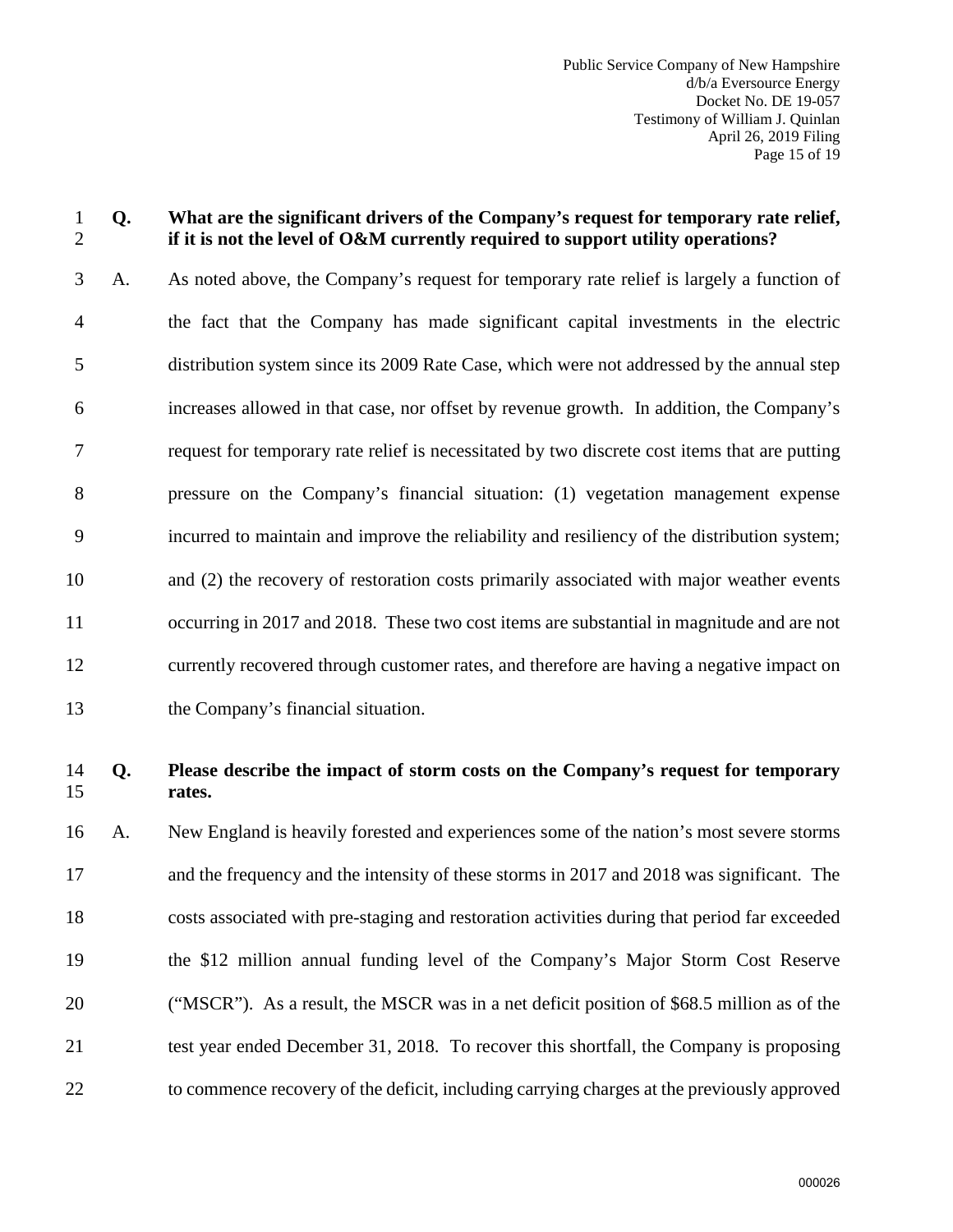| $\mathbf{1}$   |    | stipulated rate of return, over a five-year amortization period. The Company is requesting                                      |
|----------------|----|---------------------------------------------------------------------------------------------------------------------------------|
| $\overline{2}$ |    | authorization to commence recovery of the storm deficit because there is a high probability                                     |
| 3              |    | that other storms will occur, and therefore, it will be beneficial to customers to avoid a                                      |
| $\overline{4}$ |    | situation where there is a layering of storm costs that has the potential to become highly                                      |
| 5              |    | burdensome to customers. This and other normalizing adjustments proposed by the                                                 |
| 6              |    | Company as part of its request for temporary rate relief are presented in the testimony of                                      |
| $\tau$         |    | Mr. Chung and Mr. Dixon.                                                                                                        |
| $8\,$<br>9     | Q. | What is the Company's proposal for recovery of vegetation management costs within<br>the Company's request for temporary rates? |
| 10             | A. | In March 2018, the Commission directed the Company to discontinue accounting for the                                            |
| 11             |    | costs of vegetation management as a capital cost and to begin accounting for it as an O&M                                       |
| 12             |    | expense as of January 1, 2019. <sup>10</sup> Later in 2018, the Company petitioned the Commission                               |
| 13             |    | to approve the continuation of the REP as a bridge to a base-rate filing in 2019. As part of                                    |
| 14             |    | its petition, the Company proposed to mitigate rate impacts by deferring the REP costs and                                      |
| 15             |    | offsetting those costs against tax savings attributable to the TCJA. The Commission found                                       |
| 16             |    | that the planned REP vegetation management activities are in the public interest, and                                           |
| 17             |    | therefore approved the Company's petition on December 28, 2018. <sup>11</sup>                                                   |
| 18             |    | Consistent with the Commission's directives, and as described in detail in the testimony of                                     |
| 19             |    | Mr. Chung and Mr. Dixon, the Company is proposing a normalizing adjustment to                                                   |

<span id="page-17-0"></span> $10\,$ 

Order No. 26,112 (March 12, 2018) at 5.

<span id="page-17-1"></span><sup>11</sup> Order No. 26,206 (December 28, 2018).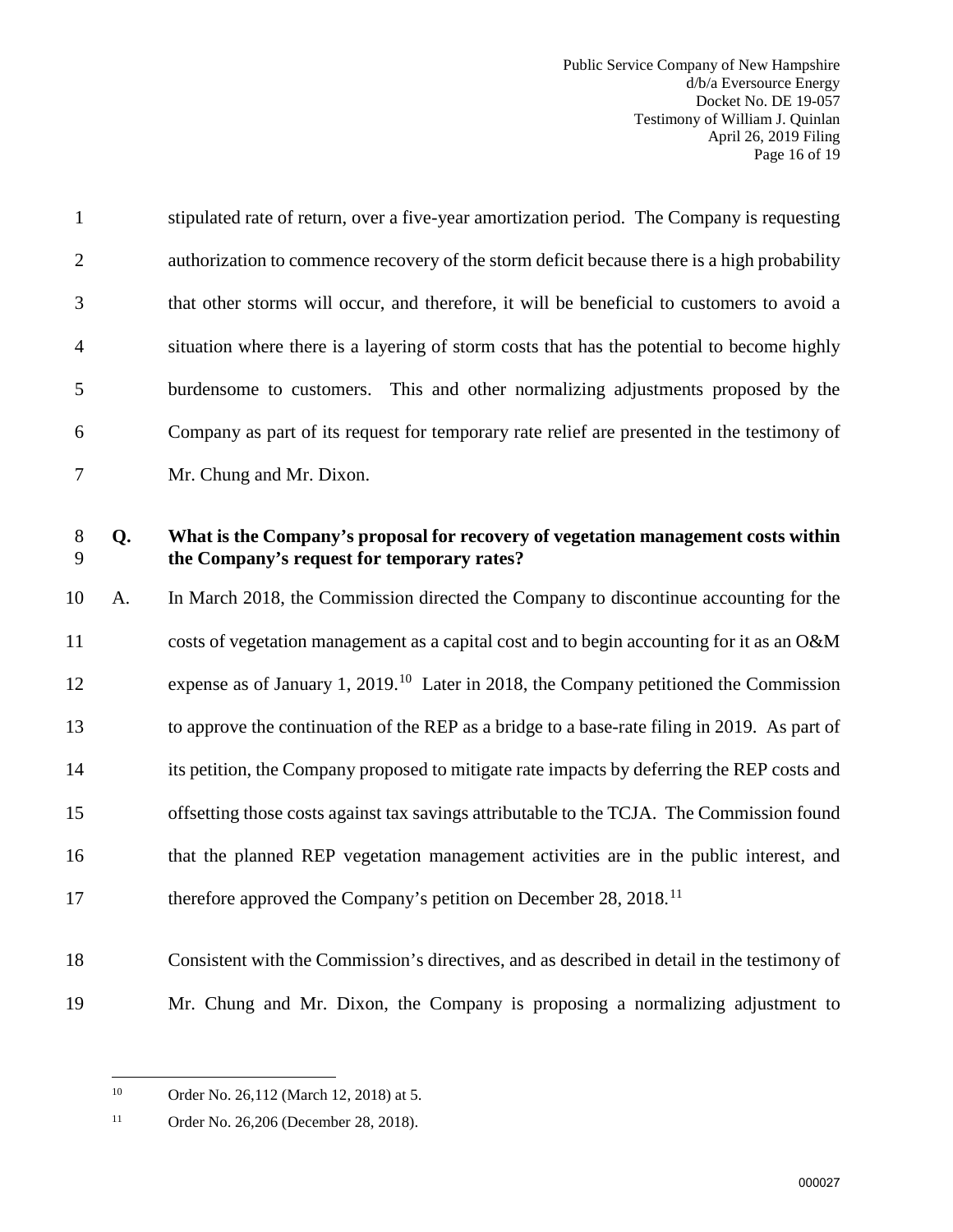1 reclassify vegetation management costs capitalized in the test year as O&M expense in 2 base distribution rates going forward.

#### 3 **Q. Is the Company's request for temporary rates limited in scope?**

4 A. Yes. As described in Mr. Chung and Mr. Dixon's joint testimony, the Company's proposed 5 adjustment for temporary rates is limited in scope and has been presented in a manner 6 designed to facilitate the Commission's review and approval. As an initial matter, the 7 request for temporary rate relief is based on PSNH's books and records on file with the 8 Commission (including the FERC Form No. 1 and NHPUC Form F-1, both of which are 9 provided for reference as attachments to Mr. Chung and Mr. Dixon's testimony), and has 10 been adjusted for certain discrete, non-recurring "normalizing adjustments" to test year 11 activity. The largest of the normalizing adjustments account for the reclassification of 12 vegetation management costs from capital expenses to O&M and to recover the 13 amortization of storm costs referenced above. These normalizing adjustments are further 14 described by Mr. Chung and Mr. Dixon.

## 15 **Q. Does the Company's proposal include any measures to mitigate the rate impact for**  16 **customers?**

17 A. Yes, the Company has reflected in this rate filing the reduction in the federal corporate 18 income tax expense caused by the reduction in the income tax rate (from 35 percent to 21 19 percent) under the TCJA. As noted above, consistent with the Company's commitment in 20 Docket No. DE 18-177, this request for temporary rate relief provides an opportunity for 21 the Company to credit customers with the amounts recorded between January 1, 2018 and 22 June 30, 2019 associated with the TCJA, acting as an offset to the costs associated with the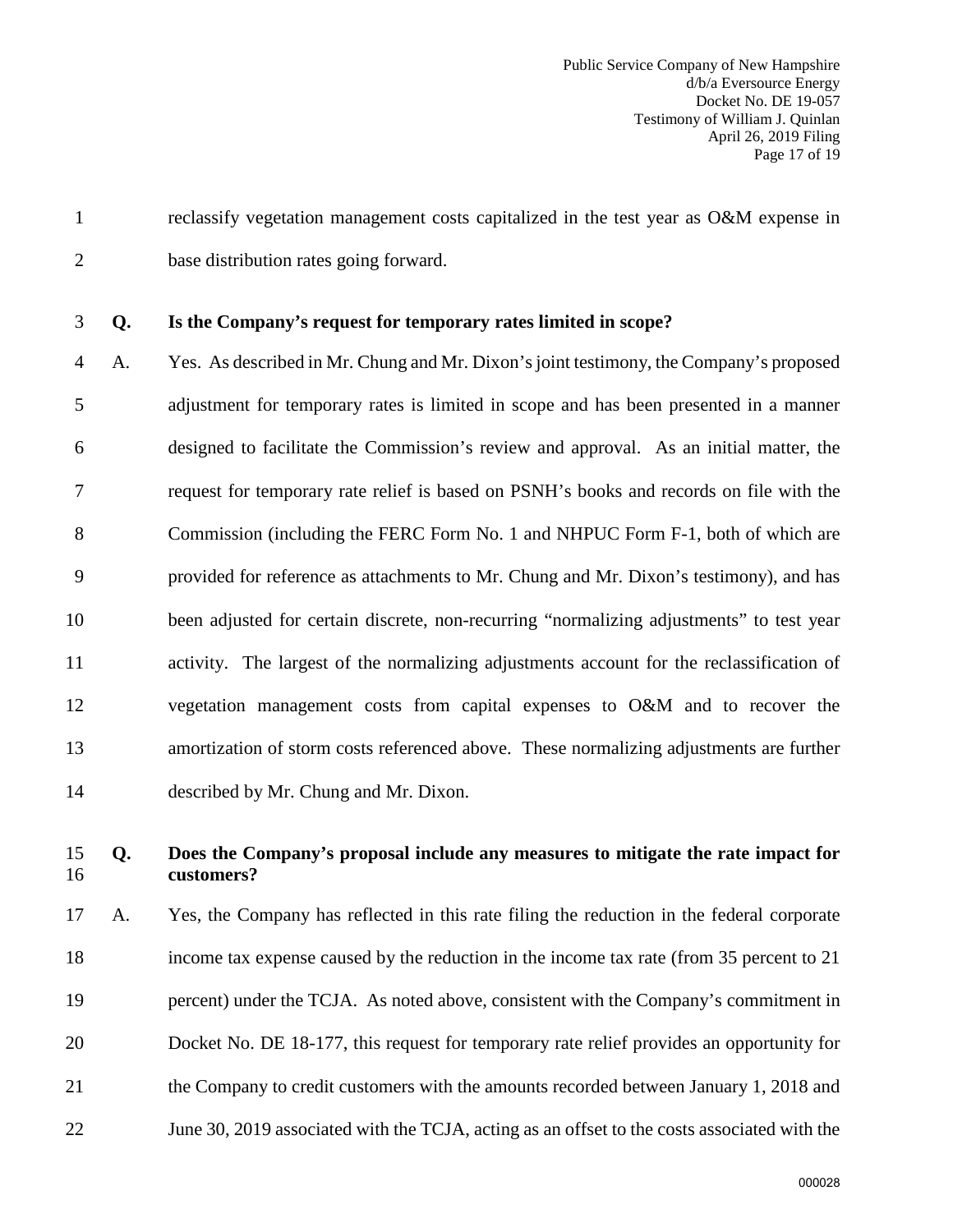1 continuation of the REP in 2019, which was approved by the Commission in 2 Order No. 26,206.

## 3 **Q. Are the proposed temporary rates "sufficient to yield not less than a reasonable**  4 **return on the cost of the property of the utility that is used and useful in the public**  5 **service less accrued depreciation, as shown by the reports of the utility filed with the [C]omission[?]"[12](#page-19-0)** 6

7 A. Yes. The Company has calculated a revenue deficiency of approximately \$45 million 8 before the changes to the tax gross-up under the TCJA, with a net revenue requirement 9 (after the TCJA credit) of \$33 million. As explained in more detail in Mr. Chung and Mr. 10 Dixon's joint testimony, the revenue requirement for temporary rates is based on a total 11 rate base of \$1,219,366,601 and an overall weighted average cost of capital of 7.08 percent.

## 12 **Q. Will the proposed temporary rates be reconciled once permanent rates are set?**

13 A. Yes. As I noted earlier, the Company will seek authorization for new permanent rates in 14 an application to be submitted on or about May 28, 2019. That request will be supported 15 by all of the information required by the Commission's rules, including a comprehensive 16 presentation of testimony and exhibits demonstrating the need for permanent rate relief, as 17 well as the Commission's Standard Filing Requirements that must accompany such a 18 request. The Company's proposed temporary rates will be reconciled to the permanent rate 19 level allowed by the Commission, from the effective date of temporary rates to the future 20 date on which permanent rates will be set.

<span id="page-19-0"></span> $12$ 12 R.S.A. § 378:27